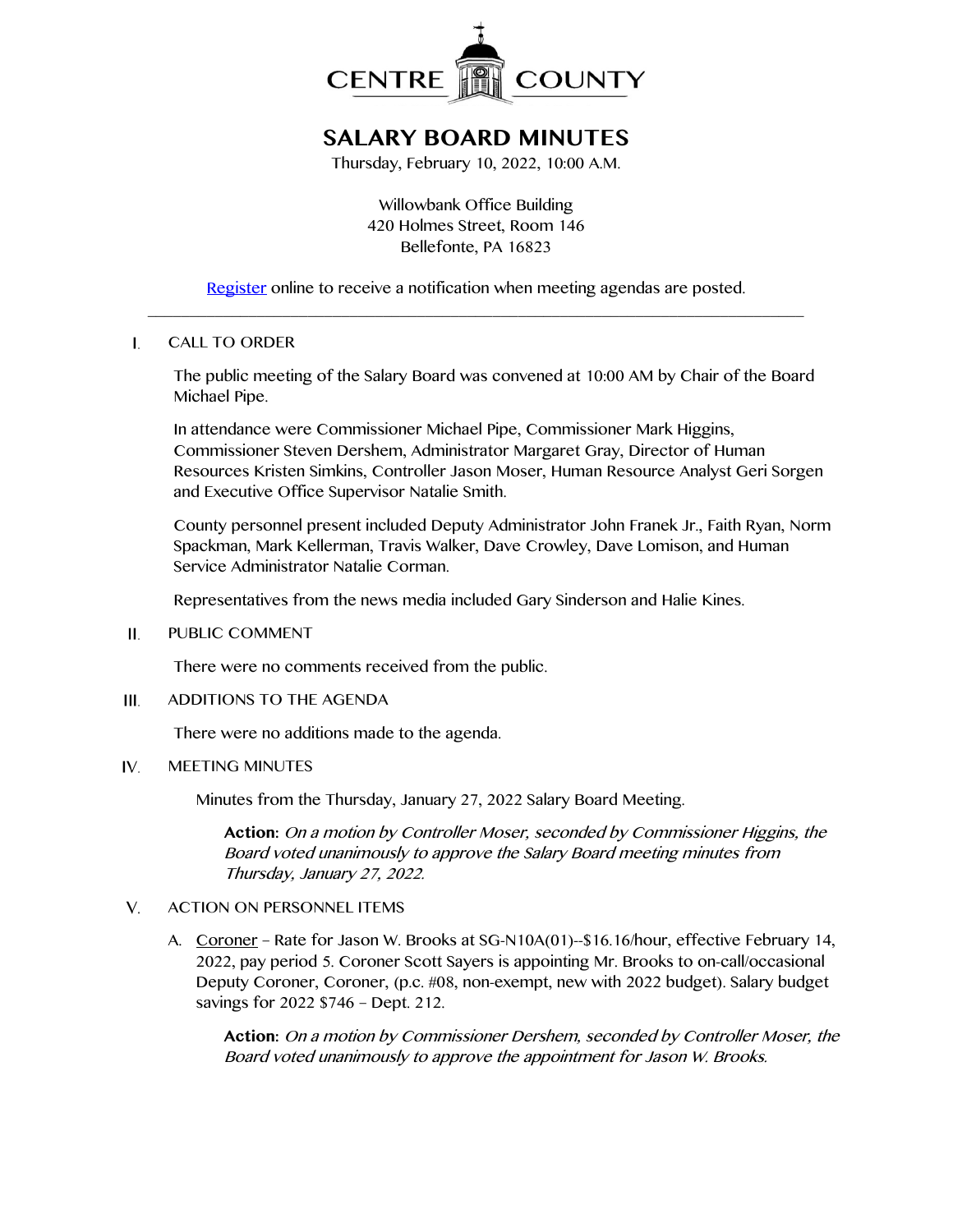# **SALARY BOARD MINUTES THURSDAY, FEBRUARY 10, 2022 PAGE 2**

### B. Courts

i. Court Administration –Promotion/change in title for Rebecca Kirsch, from full-time Department Clerk 3 (75), Court Administration, (p.c. #39, non-exempt), at SG-N08A(01)--\$14.79/hour to full-time Central Court Coordinator, Court Administration, (p.c. #13, non-exempt, replacing R. Stoner), at SG-N10A(01)--\$16.16/hour, effective retro to January 30, 2022, pay period 4. President Judge Ruest is requesting that Ms. Kirsch be approved at SG-N10F(06)--\$17.75/hour. Salary budget impact for 2022 \$1,350, annualized salary impact for 2023 \$1,287 – Dept. 271.

**Action:** On a motion by Controller Moser, seconded by Commissioner Higgins, the Board voted unanimously to approve the promotion/change in title for Rebecca Kirsch.

### C. Emergency Communications 911

Director Norm Spackman asked the Board to consider:

- i. Updated 911 Communications Center wage scales, effective February 13, 2022, pay period 5. Director of Human Resources Kristen Simkins stated that this is a \$2 per hour increase and is for those who work in the communications center and supervisors who fill in on an as needed basis – Dept. 354.
- ii. Increase in pay rate for Rayme Weidel, Assistant Director Emergency Communications 911, Emergency Communications 911, (p.c. #03, exempt), from SG-S56D(04)--\$59,716.80/annum to SG-S56F(06)--\$62,067.20/annum, effective February 13, 2022, pay period 5. Salary impact for 2022 \$2,225 annualized salary impact for 2023 \$2,350 – Dept. 354.

The Board spoke about the importance of 911 Dispatchers.

**Action:** On a motion by Commissioner Higgins, seconded by Commissioner Dershem, the Board voted unanimously to approve the Emergency Communications 911 items i-ii.

- D. Human Services
	- i. Office of Aging Human Service Administrator Natalie Corman asked the Board to consider the promotion/change in title for Quentin Burchfield, from full-time "Acting" Director of Aging, Office of Aging, (p.c. #01, exempt), at SG-S56G(07)-- \$63,273.60/annum to full-time Director of Aging, Office of Aging, (p.c. #01, exempt, replacing K. Pendleton), at SG-S56I(09)--\$65,748.80/annum, effective February 13, 2022, pay period 5. Human Services Administrator Natalie Corman is requesting that Mr. Burchfield be approved at SG-S56L(12)--\$69,659.20/annum. Salary budget savings for 2022 \$6,806, annualized salary impact for 2023 \$3,910 - Dept. 521.

**Action:** On a motion by Commissioner Higgins, seconded by Controller Moser, the Board voted unanimously to approve the promotion/change in title for Quentin Burchfield.